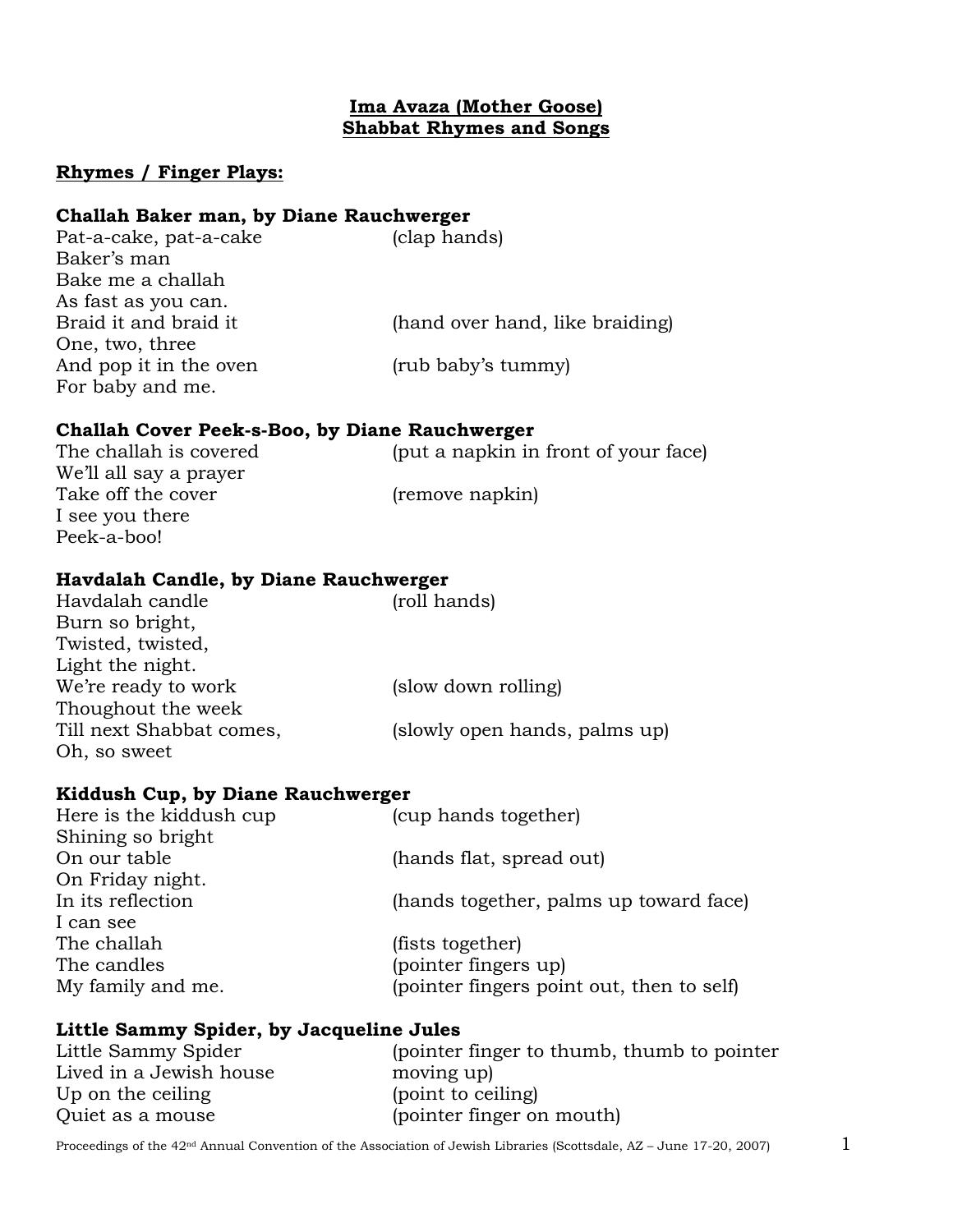He climbed down his web (pointer finger to thumb, thumb to pointer moving down)

To see the kiddush cup (make a fist with left hand) He nearly fell inside (right pointer finger in left hand fist) So he climbed back up (pointer finger to thumb, thumb to pointer moving up)

#### **Nimble Jack, by Sara Levy**

Jack be nimble, Jack be quick. Help me polish my candlestick. Polish it fast, polish it bright, Make it shine for Friday night.

#### **Shabbat Candles, by Diane Rauchwerger**

| Shabbat candles    | (both hand up, wiggle fingers)      |
|--------------------|-------------------------------------|
| All aglow,         |                                     |
| One, two,          | (pointer fingers up, one at a time) |
| They burn so slow, |                                     |
| Lower, lower,      | (bend pointer fingers down, slowly) |
| Out they go        |                                     |
| Poof!              | (open both hands)                   |
|                    |                                     |

#### **Wind, Wind. Wind /Braid a Challah, by Diane Rauchwerger**

| Wind, wind, wind $(2 x)$                               | (make fists, roll hands)                                                                 |
|--------------------------------------------------------|------------------------------------------------------------------------------------------|
| Pull, pull, tap, tap, tap.                             | (pull fists apart, tap one fist on top of the other)                                     |
| Make a challah $(2 x)$<br>Braid, braid, pat, pat, pat. | (make fists, roll hands)<br>(make braiding motions, tap one fist on top of the<br>other) |

#### **Songs:**

#### **Bim Bam Shabbat Shalom**

Bim bam, bim, bim, bim bam Bim, bim, bim, bim, bim bam (2 X) Shabbat Shalom, hey! (2 X) Translation: Shabbat, Shabbat, Shabbat, Shabbat Shalom. Shabbat peace

#### **Goodie Good Shabbat**

Goodie (4 X) good Shabbat Good Shabbat (2 X) Goodie (4 X) good Shabbat Good Shabbat.

 $M$ inna min  $(2 X)$  (roll hands) Minna, minna, minna, min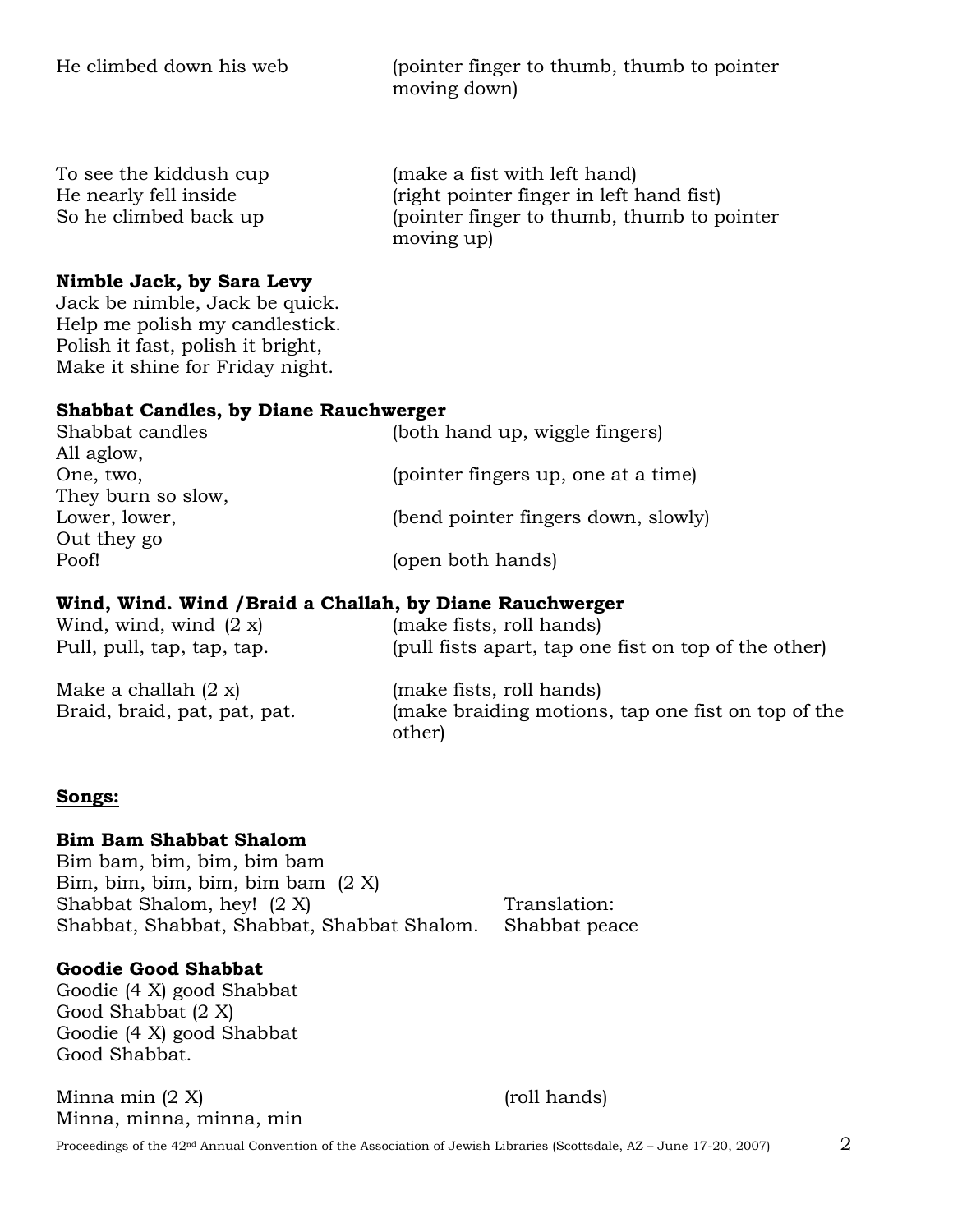#### **Hineh Ma Tov**

Hiney ma tov uma na'im Translation:

Shevet achim gam yachad. How good and pleasant it is that brothers and sisters live peacefully together.

# **I've Got That Shabbat Feeling, by Ansi Joseph**

I've got that Shabbat feeling Up in my head  $(3 X)$ I've got that Shabbat feeling Up in my head And it feels so good.

Repeat with: down in my toes under my nose down in my belly deep in my heart

# **Let's Set the Table for Shabbat, by Andi Joseph**

Let's set the table for Shabbat Oh, what do you think we need? (2 X) Oh, we need candles, candles, candles for Shabbat We need candles, candles, for Shabbat.

Repeat with: challah wine

# **Ma Yafeh Hayom**

Ma yafeh hayom, Shabbat shalom  $(2 \text{ X})$  Translation: Shabbat Shabbat shalom (3 X) How beautiful is this day of Shabbat shalom Shabbat peace.

# **Shabbat Shalom Family**

Shabbat Shalom ema<br>
Translation: Shabbat Shalom Aba Mother, Father Shabbat shalom, Shabbat shalom The whole mishpachah

Repeat: Achote, Ache Sister, Brother

Savta, Saba Grandma, Grandpa

# **There's a Dinosaur Knocking on My Door, by Andi Joseph**

There's a dinosaur knocking on my door Knocking one, two, three. There's a dinosaur knocking on my door 'Cause he wants to have Shabbat with me.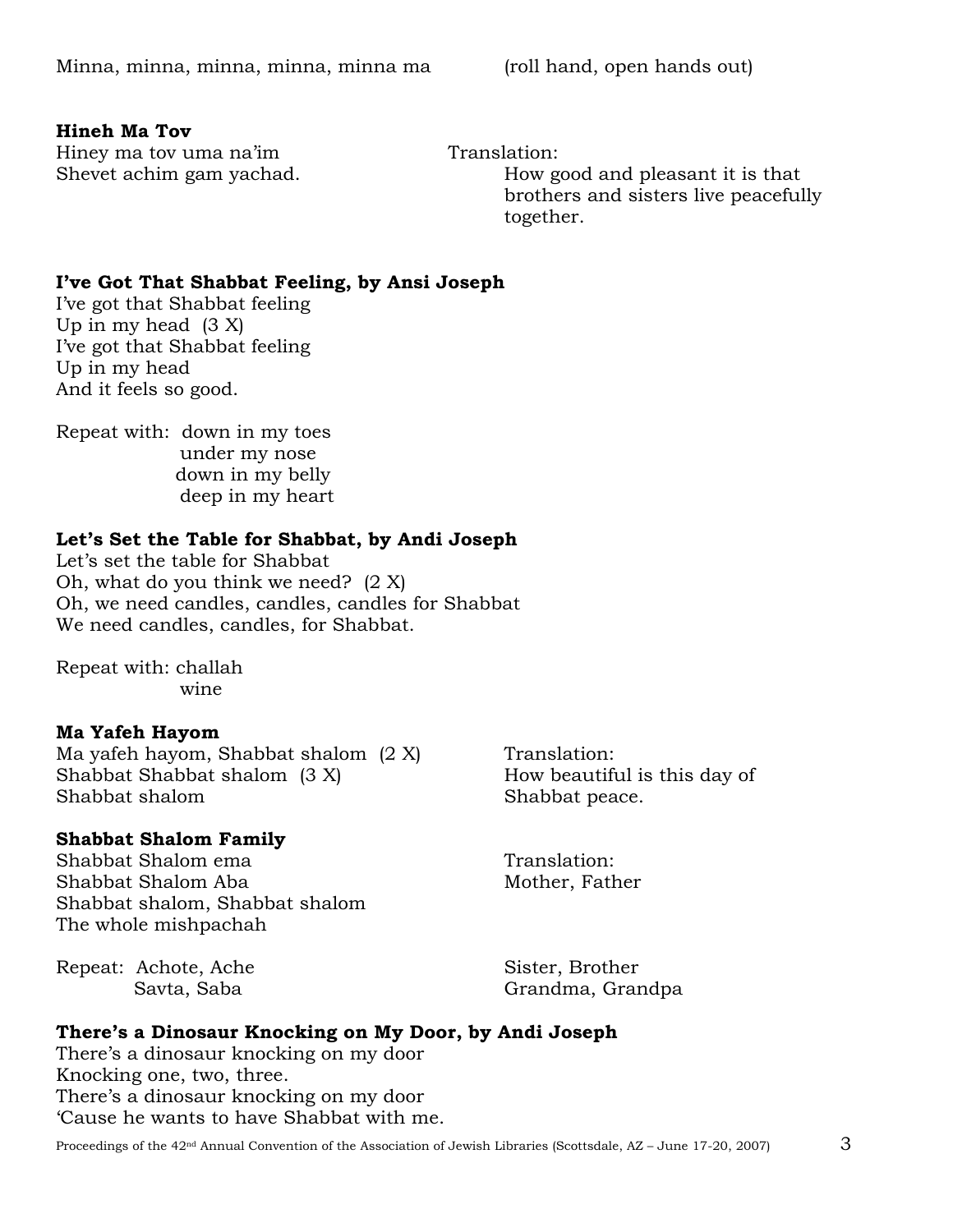He wants to light the candles He wants to pour the wine He wants to eat some challah He wants to take a rest. Yes, he wants to have Shabbat with me.

#### **This is the Way to the Synagogue (to the tune of Here We Go Round the Mulberry Bush), by Diane Rauchwerger**

This is the way to the synagogue, The synagogue, the synagogue. This is the way to the synagogue So early Shabbat morning.

First we hear the Rabbi pray, Rabbi pray, Rabbi pray. First we hear the Rabbi pray, And read from the Torah.

Then we hear the Cantor sing, Cantor sing Cantor sing. Then we hear the Cantor sing, Shema Yisroael.

Now it's time for Oneg Shabbat, Oneg Shabbat Oneg Shabbat. Now it's time for Oneg Shabbat, And munch a tasty cookie.

Now it's time to go back home, Go back home, go back home. Now it's time to go back home And take a Shabbat nap.

#### **What do you Like about Shabbat?, by Jackie Weissman**

What do you like about Shabbat? (2 X) I like the \_\_\_\_\_\_\_\_\_\_\_\_\_\_\_\_\_\_\_\_\_\_. She/he likes the \_\_\_\_\_\_\_\_\_\_\_\_\_ That's what we like about Shabbat.

# **CLOSING**

# **My Anyim Can See**

My anyim can see (point to eyes) My peh can talk (point to mouth)